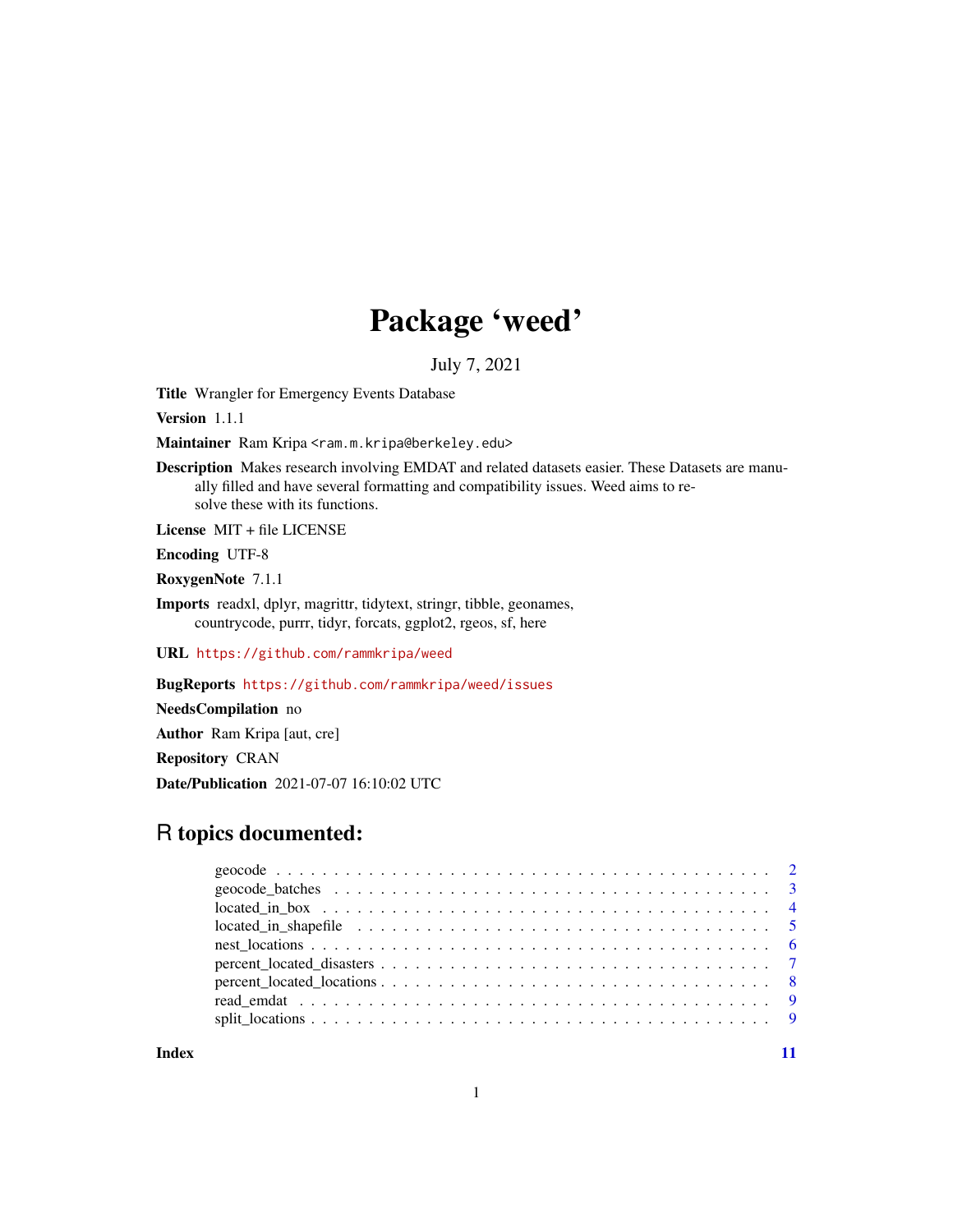<span id="page-1-0"></span>

Uses the location\_word and Country columns of the data frame to make queries to the geonames API and geocode the locations in the dataset.

Note:

- 1. The Geonames API (for free accounts) limits you to 1000 queries an hour
- 2. You need a geonames username to make queries. You can learn more about that [here](https://www.geonames.org/manual.html)

#### Usage

geocode(., n\_results = 1, unwrap = FALSE, geonames\_username)

#### Arguments

|                   | a data frame which has been locationized (see weed::split_locations)                                            |
|-------------------|-----------------------------------------------------------------------------------------------------------------|
| n_results         | number of lat/longs to get                                                                                      |
| unwrap            | if true, returns lat1, lat2, lng1, lng2 etc. as different columns, otherwise one lat<br>column and 1 lng column |
| geonames_username |                                                                                                                 |
|                   | Username for geonames API. More about getting one is in the note above.                                         |

#### Value

the same data frame with a lat column/columns and lng column/columns

```
df <- tibble::tribble(
  ~value, ~location_word, ~Country,
  "mumbai region, district of seattle, sichuan province", "mumbai","India",
  "mumbai region, district of seattle, sichuan province", "seattle", "USA"
  \lambdageocode(df, n_results = 1, unwrap = TRUE, geonames_username = "rammkripa")
```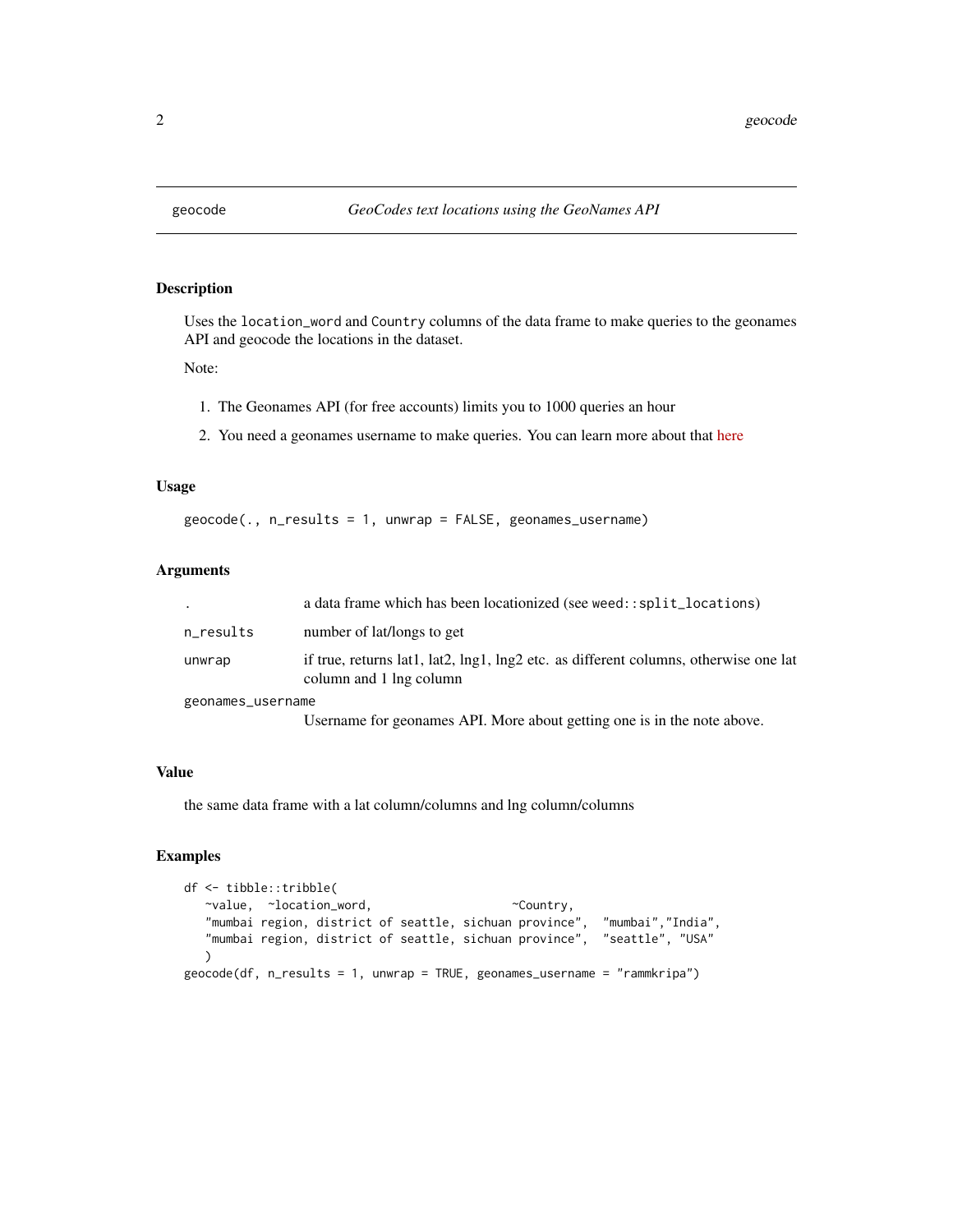<span id="page-2-0"></span>geocode\_batches *Geocode in batches*

#### Description

Geocode in batches

#### Usage

```
geocode_batches(
  .,
 batch_size = 990,
 wait_time = 4800,
 n_results = 1,
 unwrap = FALSE,geonames_username
```
## )

#### Arguments

|                   | data frame                                                                                                                                                                 |
|-------------------|----------------------------------------------------------------------------------------------------------------------------------------------------------------------------|
| batch_size        | size of each batch to geocode                                                                                                                                              |
| wait_time         | in seconds between batches Note: default batch_size and wait_time were set<br>to accomplish the geocoding task optimally within the constraints of geonames<br>free access |
| n_results         | same as geocode                                                                                                                                                            |
| unwrap            | as in geocode                                                                                                                                                              |
| geonames_username |                                                                                                                                                                            |
|                   | as in geocode                                                                                                                                                              |
|                   |                                                                                                                                                                            |

#### Value

df geocoded

#### Examples

```
df <- tibble::tribble(
  ~value, ~location_word, ~Country,
   "mumbai region, district of seattle, sichuan province", "mumbai","India",
   "mumbai region, district of seattle, sichuan province", "seattle", "USA",
  "mumbai region, district of seattle, sichuan province", "sichuan", "China, People's Republic"
  \lambda
```
geocode\_batches(df, batch\_size = 2, wait\_time = 0.4, geonames\_username = "rammkripa")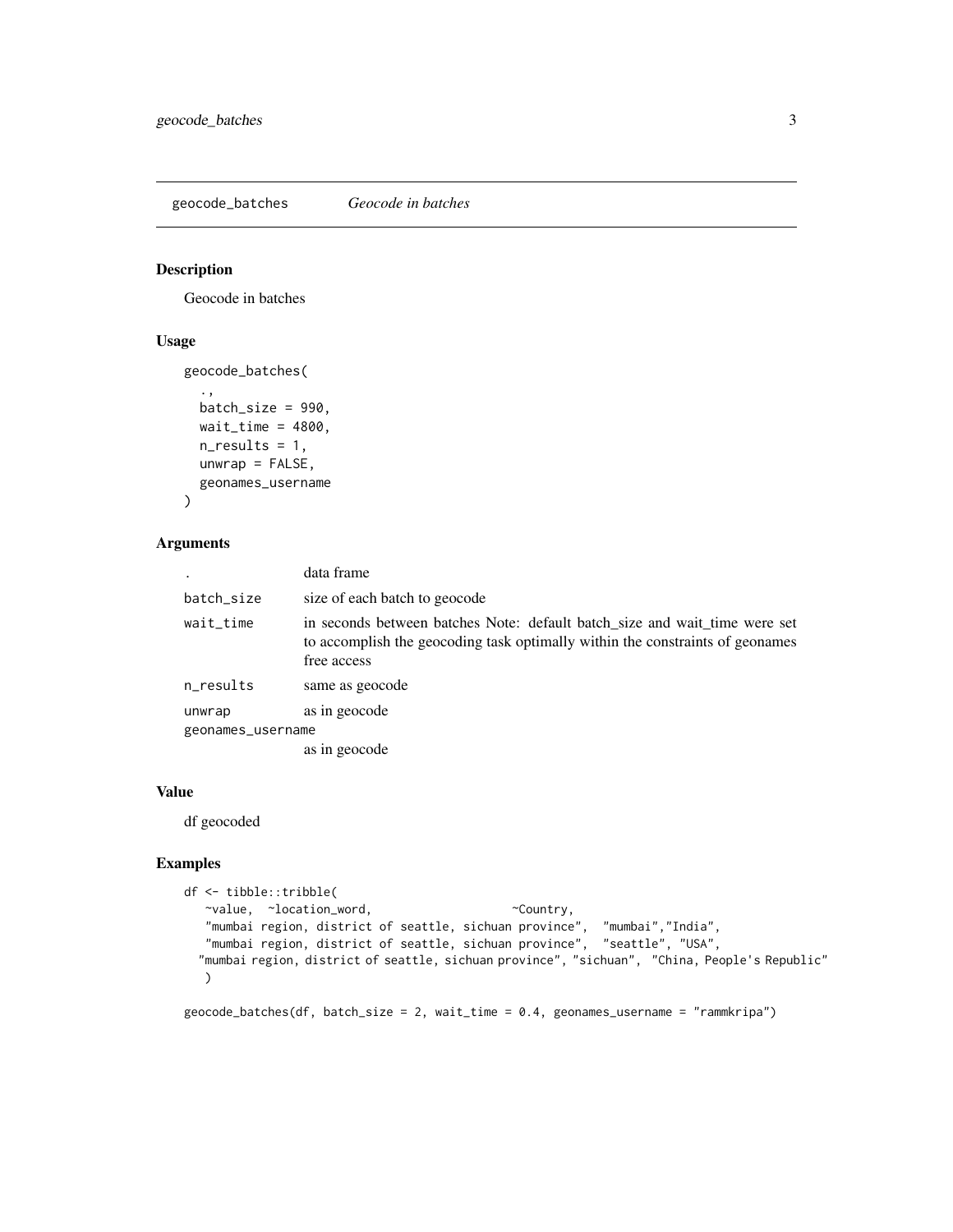<span id="page-3-0"></span>located\_in\_box *Locations In the Box*

#### Description

Creates a new column (in\_box) that tells whether the lat/long is in a certain box or not.

#### Usage

```
located_in_box(
  .,
  lat\_column = "lat",ln g_{colum} = "ln g",top_left_lat,
  top_left_lng,
 bottom_right_lat,
 bottom_right_lng
)
```
#### Arguments

|                  | Data Frame that has been locationized. see weed::split_locations |  |
|------------------|------------------------------------------------------------------|--|
| lat_column       | Name of column containing Latitude data                          |  |
| lng_column       | Name of column containing Longitude data                         |  |
| top_left_lat     | Latitude at top left corner of box                               |  |
| top_left_lng     | Longitude at top left corner of box                              |  |
| bottom_right_lat |                                                                  |  |
|                  | Latitude at bottom right corner of box                           |  |
| bottom_right_lng |                                                                  |  |
|                  |                                                                  |  |

### Longitude at bottom right corner of box

#### Value

A dataframe that contains the latlong box data

```
d <- tibble::tribble(
~value, ~location_word, \simCountry, ~lat, ~lng, \simlividity of new york", \sim "new york", \sim "USA", 40.71427,
"city of new york", "new york", "USA", 40.71427, -74.00597,
"kerala, chennai municipality, and san francisco", "kerala", "India", 10.41667, 76.5,
"kerala, chennai municipality, and san francisco", "chennai", "India", 13.08784, 80.27847)
located_in_box(d, lat_column = "lat",
lng_column = "lng",
top\_left\_lat = 45,
bottom_right_lat = 12,
top\_left\_Ing = -80,
bottom_right_lng = 90)
```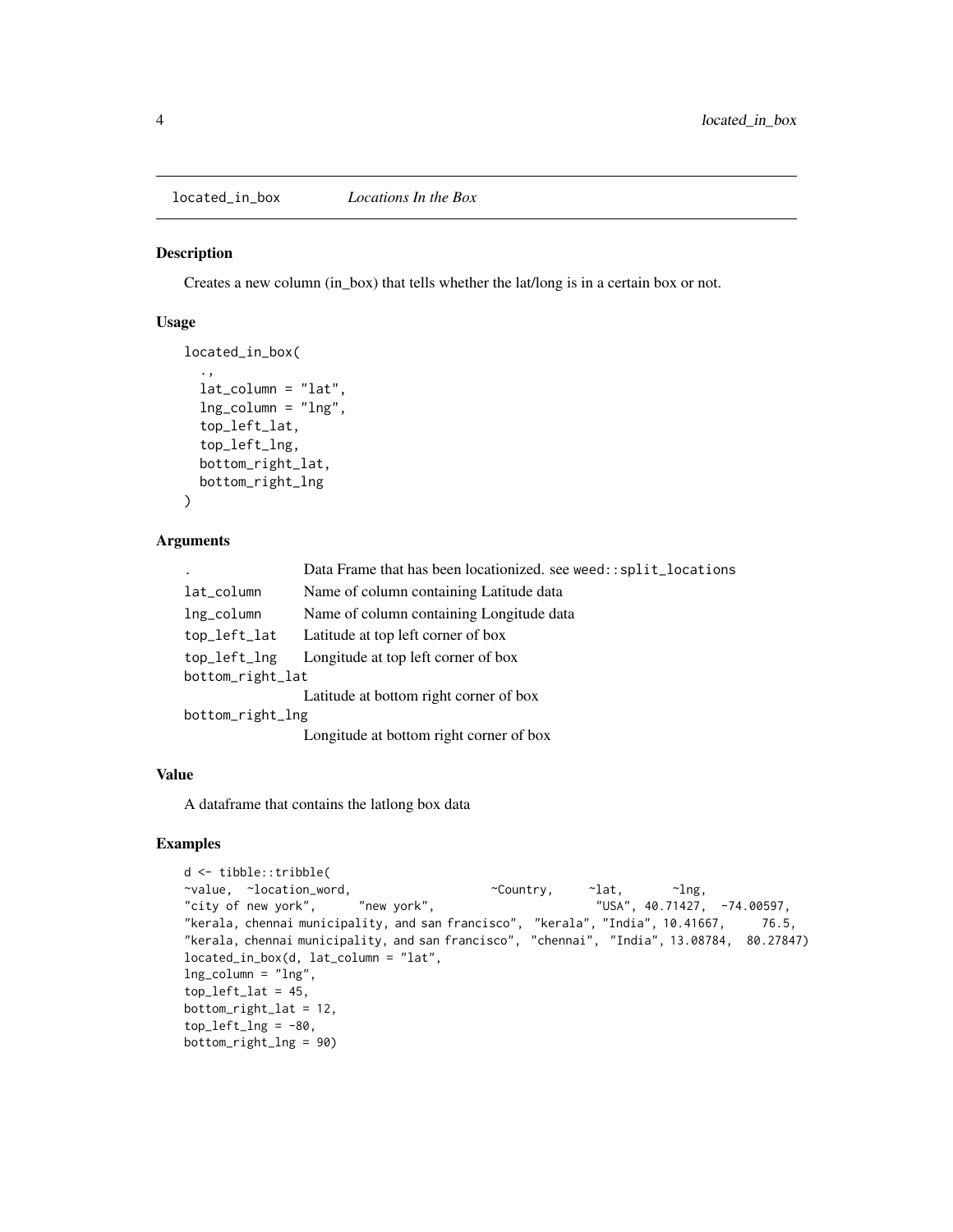<span id="page-4-0"></span>Creates a new column (in\_shape) that tells whether the lat/long is in a certain shapefile.

#### Usage

```
located_in_shapefile(
  .,
  lat_column = "lat",
  lng_column = "lng",
  shapefile = NA,
  shapefile_name = NA
\mathcal{L}
```
#### Arguments

| $\ddot{\phantom{a}}$ | Data Frame that has been locationized, see weed::split_locations                                     |
|----------------------|------------------------------------------------------------------------------------------------------|
| lat_column           | Name of column containing Latitude data                                                              |
| lng_column           | Name of column containing Longitude data                                                             |
| shapefile            | The shapefile itself (either shapefile or shapefile name must be provided)                           |
|                      | shapefile_name FileName/Path to shapefile (either shapefile or shapefile_name must be pro-<br>vided) |

#### Value

Data Frame with the shapefile data as well as the previous data

```
## Not run:
d <- tibble::tribble(
~value, ~location_word, ~Country, ~lat, ~lng,
"city of new york", \qquad "new york",
"kerala, chennai municipality, and san francisco", "kerala", "India", 10.41667, 76.5,
"kerala, chennai municipality, and san francisco", "chennai", "India", 13.08784, 80.2847)
located_in_shapefile(d,
lat_column = "lat",
lng_column = "lng",
shapefile_name = "~/dummy_name")
## End(Not run)
```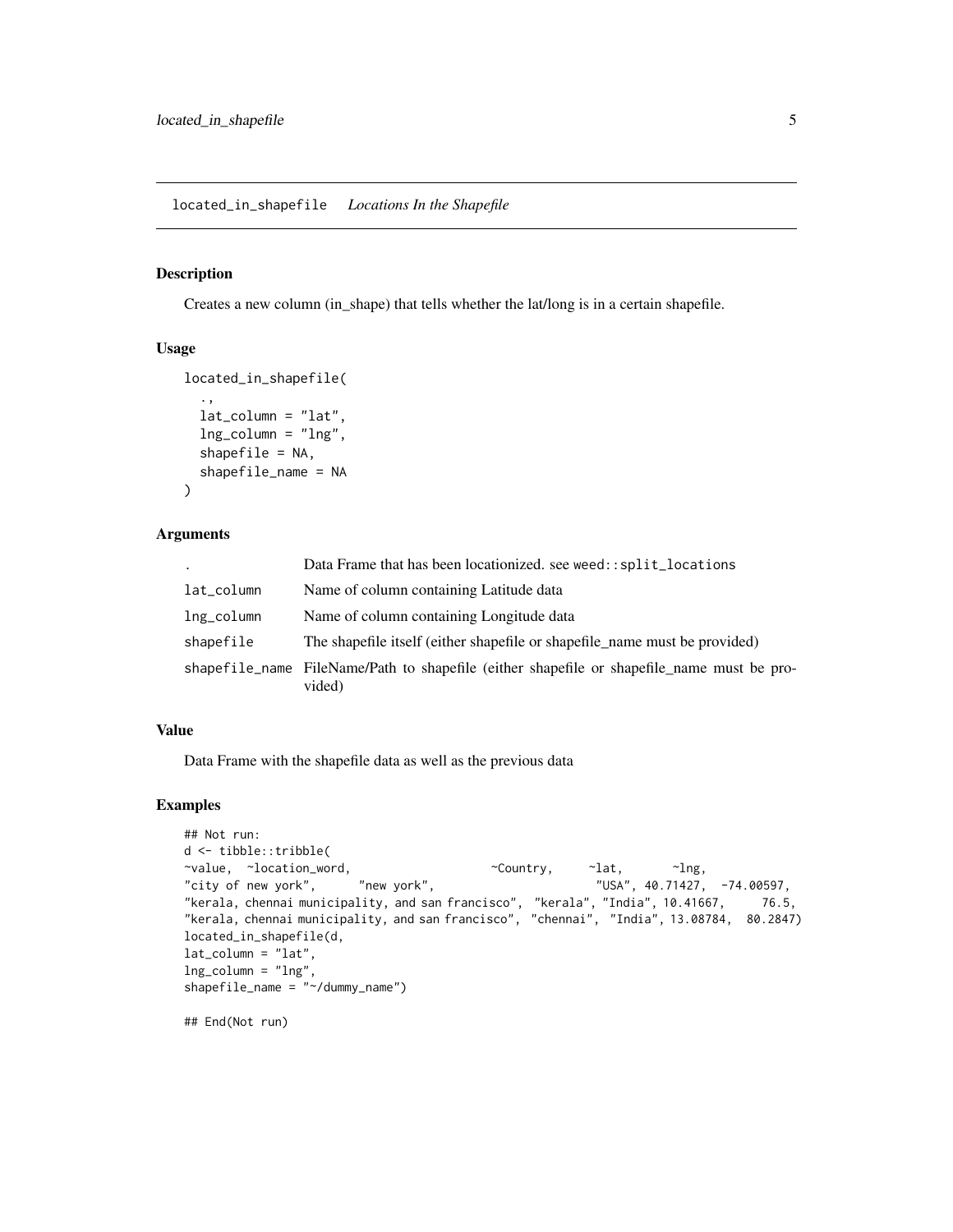<span id="page-5-0"></span>

Nest Location Data into a column of Tibbles

#### Usage

```
nest_locations(
  .,
  key_column = "Dis No",
  columns_to_nest = c("location_word", "lat", "lng"),
 keep_nested_cols = FALSE
\mathcal{L}
```
#### Arguments

|                  | Locationized data frame (see weed::split_locations)         |
|------------------|-------------------------------------------------------------|
| kev_column       | Column name for Column that uniquely IDs each observation   |
| columns_to_nest  |                                                             |
|                  | Column names for Columns to nest inside the mini-dataframes |
| keep_nested_cols |                                                             |
|                  | Boolean to Keep the nested columns externally or not.       |

#### Value

Data Frame with A column of data frames

```
d <- tibble::tribble(
~value, ~location_word, ~Country, ~lat, ~lng,
"city of new york","new york","USA", c(40.71427, 40.6501), c(-74.00597, -73.94958),
"kerala", "kerala", "India",c(10.41667, 8.4855), c(76.5, 76.94924),
"chennai municipality","chennai","India", c(13.08784, 12.98833),c(80.27847, 80.16578),
"san francisco", "san francisco","USA", c(37.77493, 37.33939), c(-122.41942, -121.89496))
nest_locations(d, key_column = "value")
```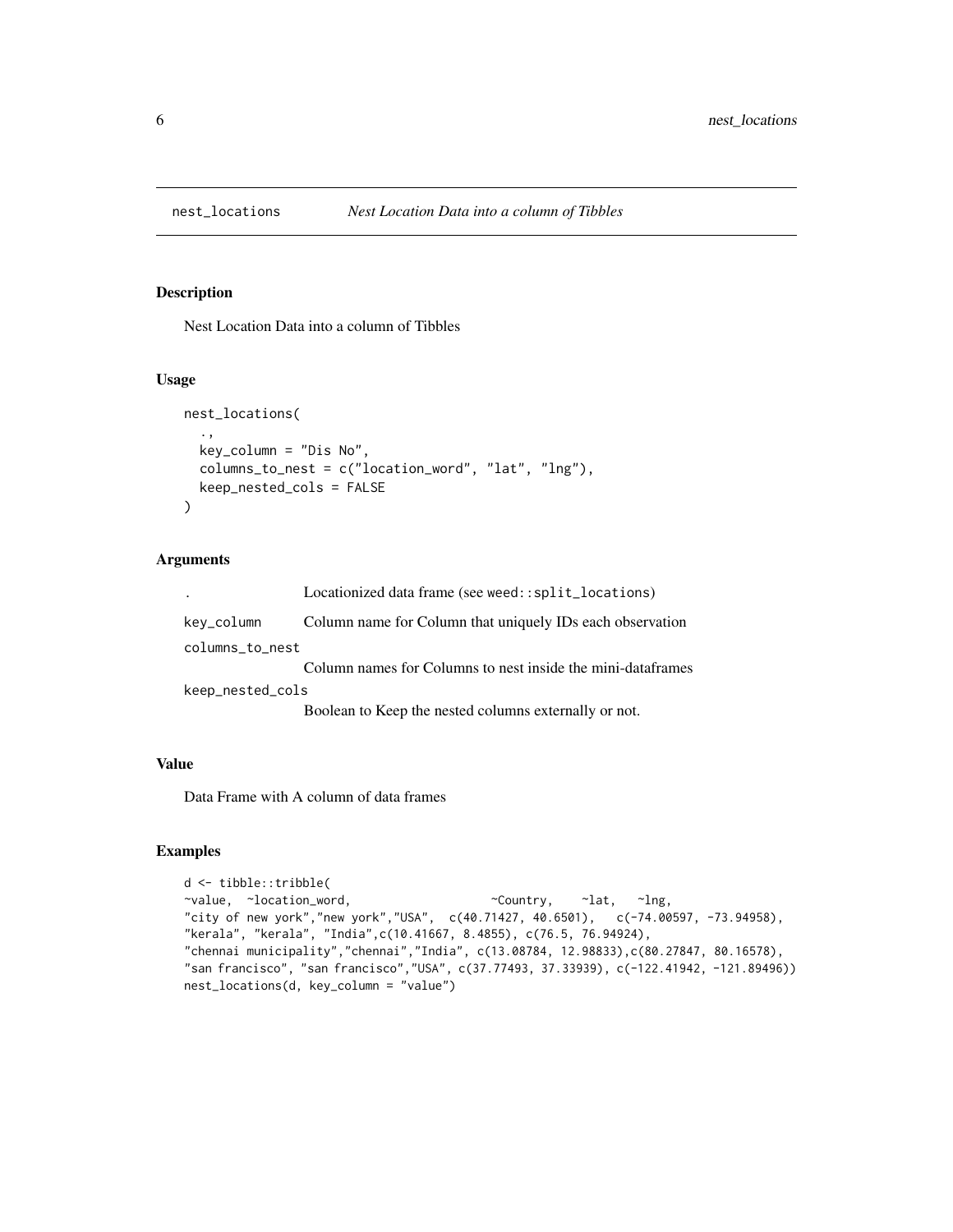<span id="page-6-0"></span>percent\_located\_disasters

*Percent of Disasters Successfully Geocoded*

#### Description

Tells us how successful the geocoding is.

How many of the disasters in this data frame have non NA coordinates?

#### Usage

```
percent_located_disasters(
  .,
  how = "any",
  lat\_column = "lat",lng_column = "lng",
  plot_result = TRUE
```

```
)
```
#### Arguments

|             | Data Frame that has been locationized, see weed::split_locations                                                                                                                                                                                                        |
|-------------|-------------------------------------------------------------------------------------------------------------------------------------------------------------------------------------------------------------------------------------------------------------------------|
| how         | takes in a function, "any", or "all" to determine how to count the disaster as<br>being geocoded if any, at least one location must be coded, if all, all locations<br>must have lat/lng if a function, it must take in a logical vector and return a single<br>logical |
| lat_column  | Name of column containing Latitude data                                                                                                                                                                                                                                 |
| lng_column  | Name of column containing Longitude data                                                                                                                                                                                                                                |
| plot_result | Determines output type (Plot or Summarized Data Frame)                                                                                                                                                                                                                  |

#### Value

The percent and number of Locations that have been geocoded (see plot\_result for type of output)

```
d <- tibble::tribble(
~`Dis No`, ~value, ~location_word, \sim ~Country, ~lat, ~lng,
1, "city of new york", "new york", "USA", 40.71427, -74.00597,
2, "kerala, chennai municipality, and san francisco", "kerala", "India", 10.41667, 76.5,
2, "kerala, chennai municipality, and san francisco", "chennai", "India", 13.08784, 80.27847)
percent_located_disasters(d,
how = "any",lat_column = "lat",
lng_column = "lng",
plot_result = FALSE)
```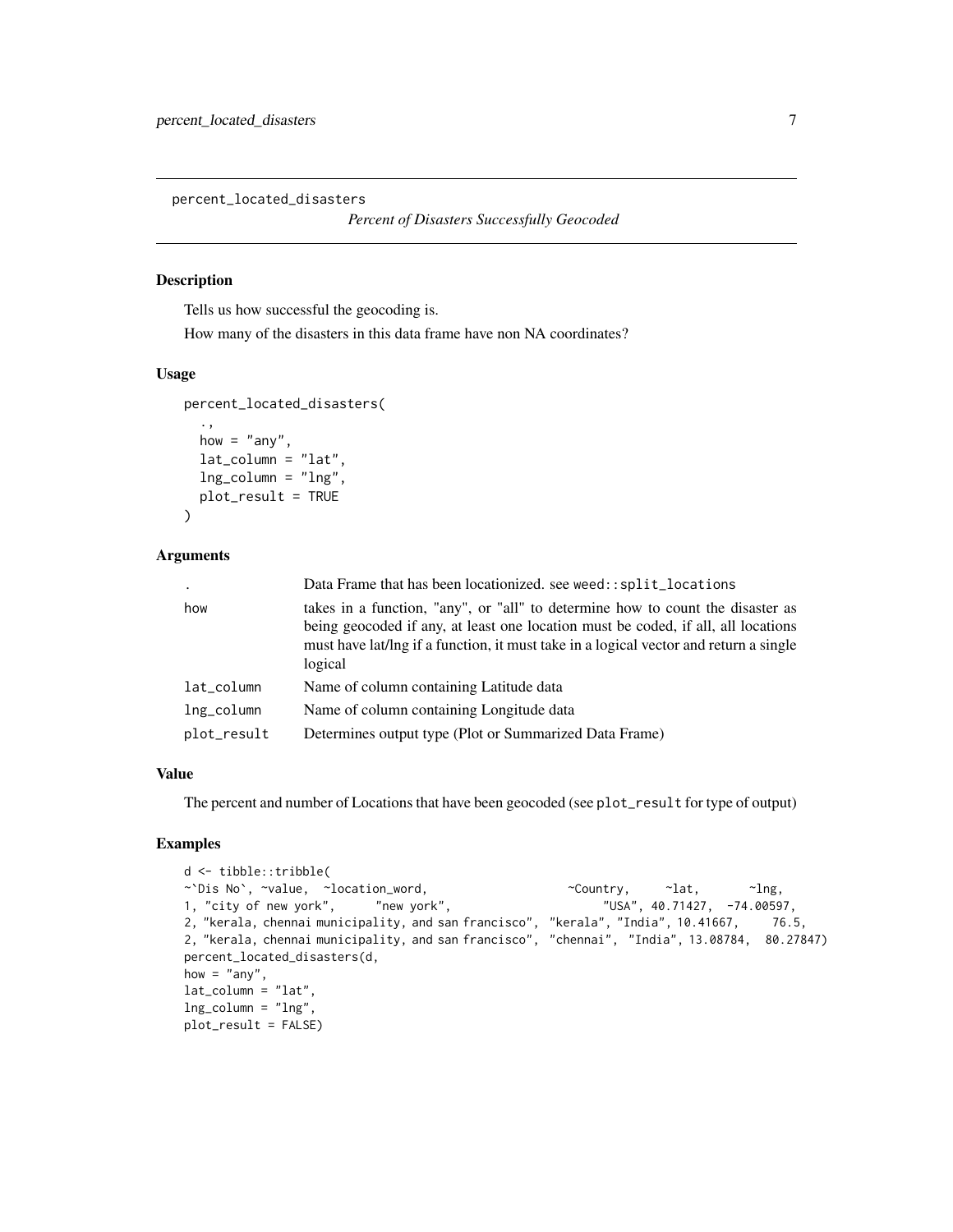```
percent_located_locations
```
*Percent of Locations Successfully Geocoded*

#### Description

Tells us how successful the geocoding is.

How many of the locations in this data frame have non NA coordinates?

#### Usage

```
percent_located_locations(
  .,
  lat_column = "lat",
 lng_column = "lng",
 plot_result = TRUE
)
```
#### Arguments

|             | Data Frame that has been locationized, see weed::split_locations |
|-------------|------------------------------------------------------------------|
| lat_column  | Name of column containing Latitude data                          |
| lng_column  | Name of column containing Longitude data                         |
| plot_result | Determines output type (Plot or Summarized Data Frame)           |

#### Value

The percent and number of Locations that have been geocoded (see plot\_result for type of output)

```
d <- tibble::tribble(
~value, ~location_word, ~Country, ~lat, ~lng,
"city of new york", "new york", "
city of new york", "
city of new york", \frac{1}{2} "
"USA", 40.71427, -74.00597,
"kerala, chennai municipality, and san francisco", "kerala", "India", 10.41667, 76.5,
"kerala, chennai municipality, and san francisco", "chennai", "India", 13.08784, 80.27847)
percent_located_locations(d,
lat_column = "lat",
lng_column = "lng",
plot_result = FALSE)
```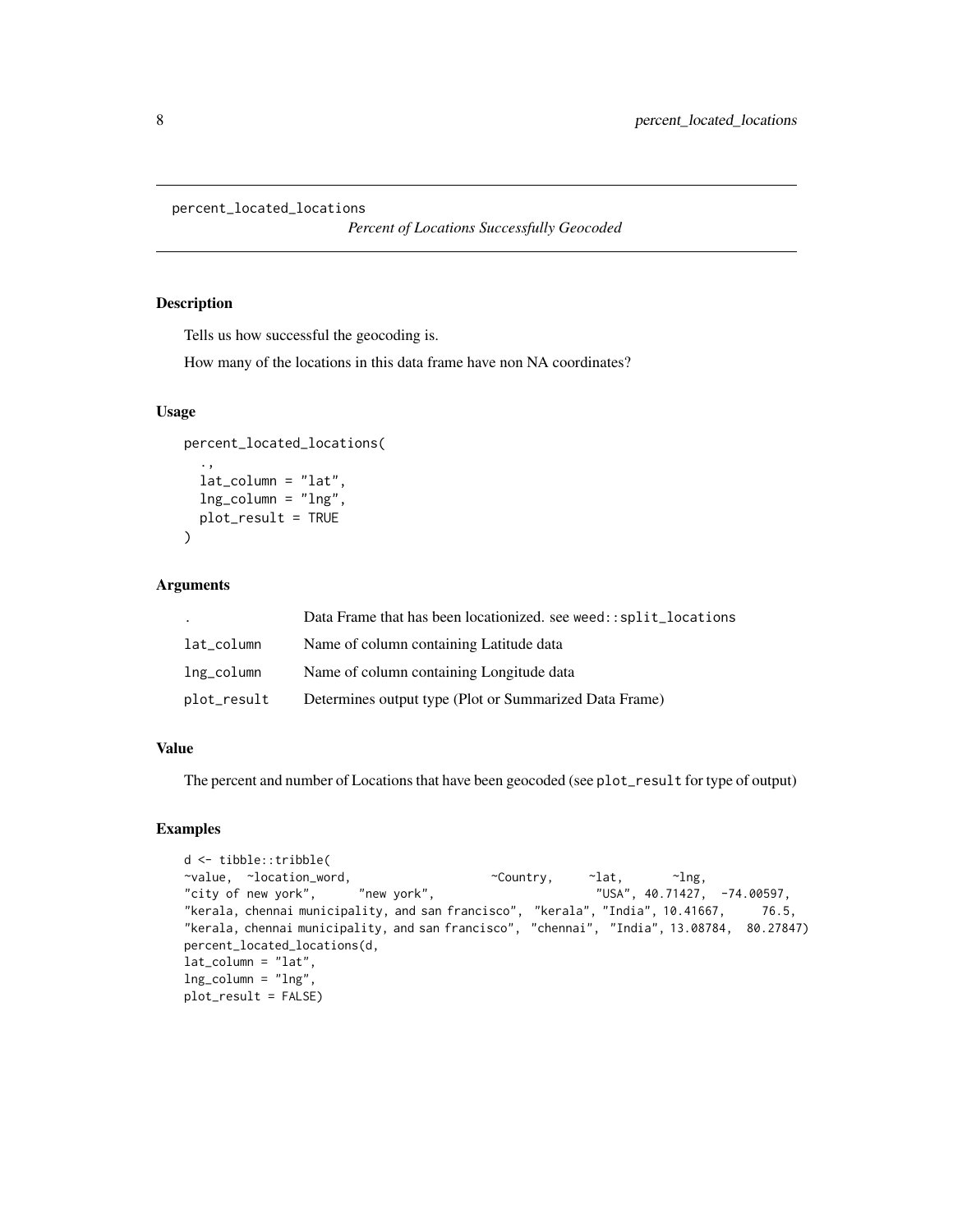<span id="page-8-0"></span>

Reads Excel files downloaded from the EMDAT Database linked [here](https://public.emdat.be/)

#### Usage

```
read_emdat(path_to_file, file_data = TRUE)
```
#### Arguments

| path_to_file | A String, the Path to the file downloaded.                                |
|--------------|---------------------------------------------------------------------------|
| file data    | A Boolean, Do you want information about the file and how it was created? |

#### Value

Returns a list containing one or two tibbles, one for the Disaster Data, and one for File Metadata.

#### Examples

```
## Not run:
read_emdat(path_to_file = "~/dummy", file_data = TRUE)
## End(Not run)
```

| split_locations | Splits string of manually entered locations into one row for each loca- |
|-----------------|-------------------------------------------------------------------------|
|                 | tion                                                                    |

#### Description

Changes the unit of analysis from a disaster, to a disaster-location. This is useful as preprocessing before geocoding each disaster-location pair.

Can be used in piped operations, making it tidy!

#### Usage

```
split_locations(
  .,
 column_name = "locations",
 dummy_words = c("cities", "states", "provinces", "districts", "municipalities",
  "regions", "villages", "city", "state", "province", "district", "municipality",
    "region", "township", "village", "near", "department"),
  joiner_regex = ",|\Upsilon(\cdot)|;|\Upsilon| and )|( of )"
\mathcal{L}
```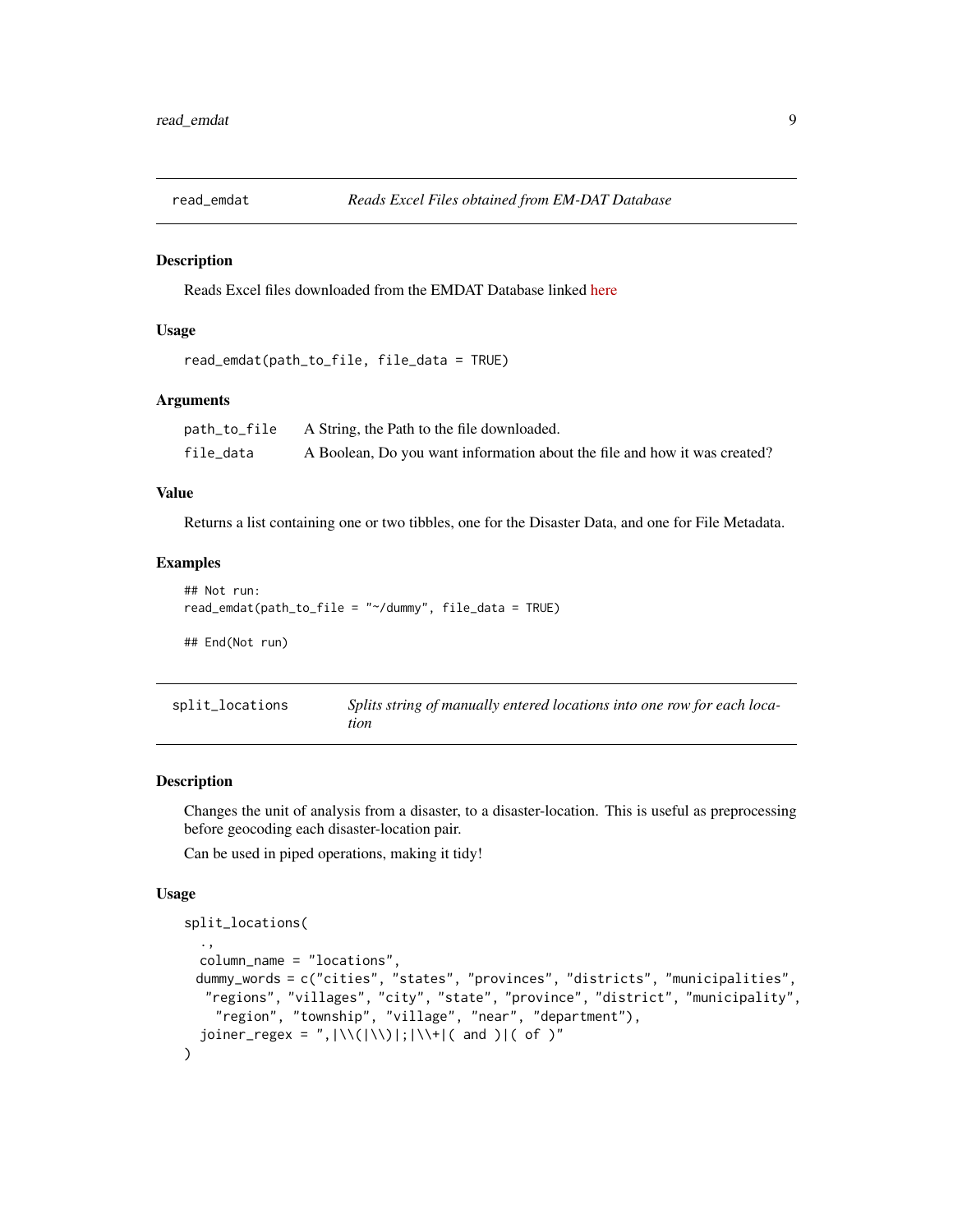#### Arguments

| $\cdot$      | data frame of disaster data                               |
|--------------|-----------------------------------------------------------|
| column_name  | name of the column containing the locations               |
| dummy_words  | a vector of words that we don't want in our final output. |
| joiner_regex | a regex that tells us how to split the locations          |

#### Value

same data frame with the location\_word column added as well as a column called uncertain\_location\_specificity where the same location could be referred to in varying levels of specificity

```
locs <- c("city of new york", "kerala, chennai municipality, and san francisco",
"mumbai region, district of seattle, sichuan province")
d <- tibble::as_tibble(locs)
split_locations(d, column_name = "value")
```